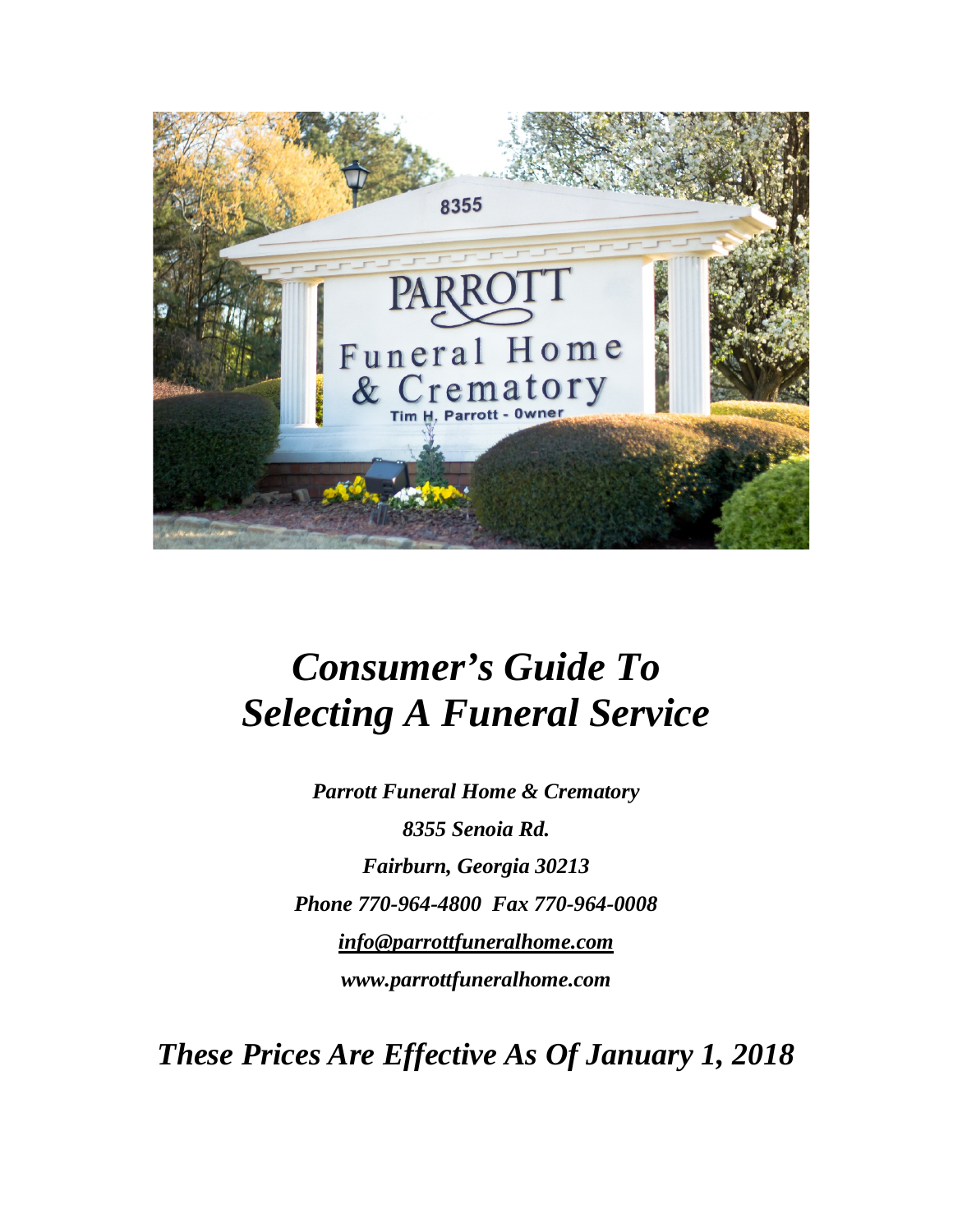# *Parrott Funeral Home & Crematory*



*On behalf of the staff at Parrott Funeral Home & Crematory, we want to express our gratitude for allowing our family to serve your family during this very difficult and emotional time. Our promise to you is to listen to your wishes and desires, and to carry them out in a compassionate and professional manner. Enclosed in this packet you will find information to help you make good decisions based on what is best for your family. We will assist you during the arrangement conference to bring all of your needs together and celebrate the life of your loved one.*

*We have provided you documents that will help expedite our services to you. If you wish, you can fill out the basic Vital Statistic and Biographical information privately before we meet with you. This will assist us in completing the Obituary and Death Certificate. You will also see our Consumer's Guide to Selecting a Funeral and General Price List, along with payment options that will fit any of your financial needs.* 

*When you come to the arrangement conference, depending on what is applicable to your funeral requests, you will need to consider bringing clothing, veteran discharge documents, insurance policies, social security card and birth certificate of the deceased, jewelry, and a picture of your loved one. We will stay in close contact with you during the entire process to help you with anything that needs to be taken care of.*

*Again, thank you for allowing us to serve you and placing your trust in us during this time.*

 $\bigcirc\otimes$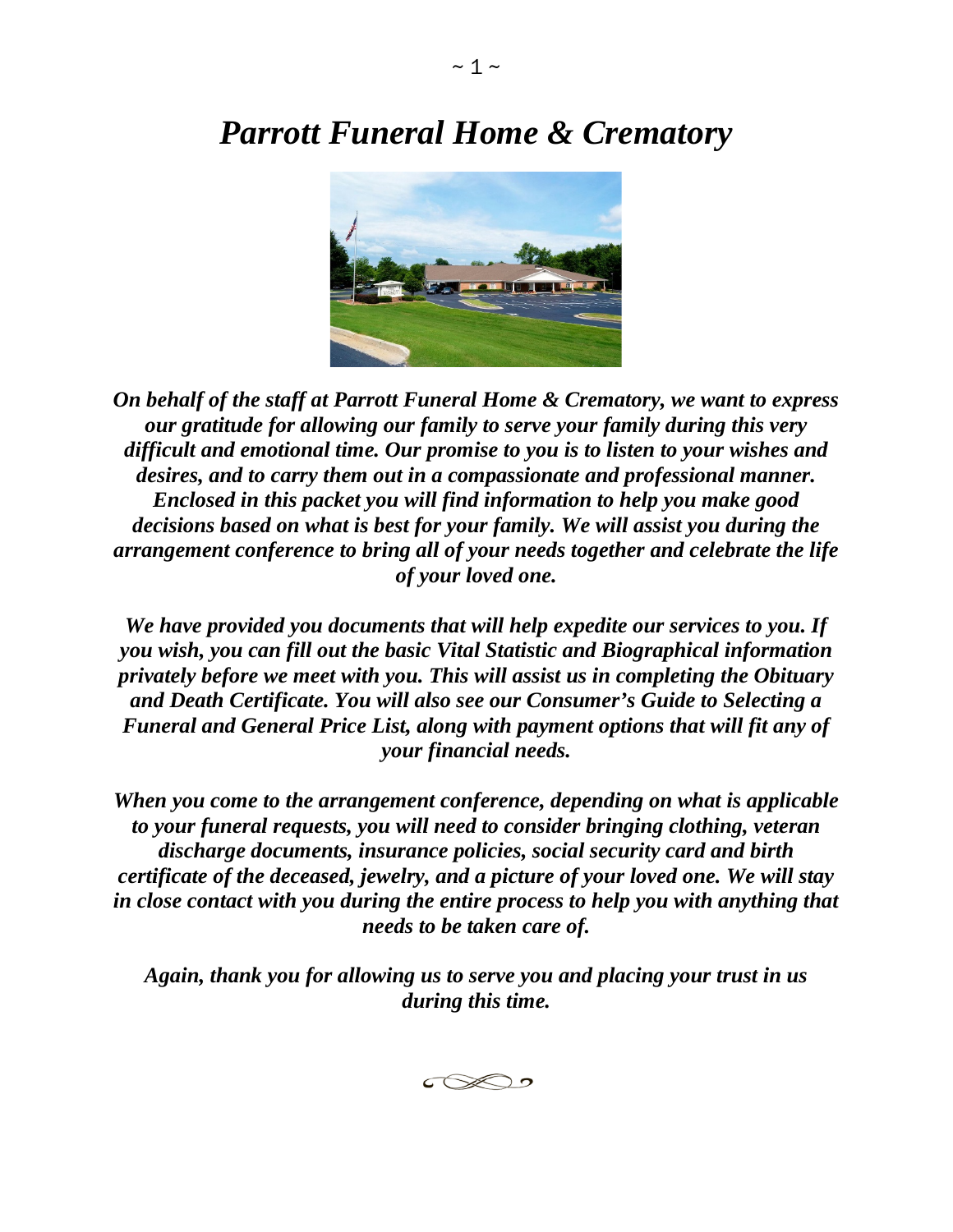## *Payment Options Policy*

### *To Every Family That We Serve*

*One of the most important responsibilities that we have to each family we serve is to bring your emotional and financial needs together, whatever the situation may be. As part of our consultation with your family, we will discuss the different options we offer to help you with the funeral expenses. Our goal is to insure that the services and merchandise you choose will fit into the financial situation you are in. Payment arrangements must be discussed and made during the final arrangement conference. Payment for all services, merchandise and cash advances are due in full by the day that the funeral services are rendered.*

#### **ACCEPTABLE METHODS OF PAYMENT ARE AS FOLLOWS:**

**Option 1: \_\_\_\_\_\_\_\_\_\_\_ Pre-Arranged** 

**Option 2: Cash or Check** 

**Option 3: \_\_\_\_\_\_\_\_\_\_\_ Credit Card (Master Card, Visa, American Express, or Discover)** 

**Option 4: \_\_\_\_\_\_\_\_\_\_\_ Life Insurance Assignment** 

**THE USE OF AN INSURANCE ASSIGNMENT IS AT MANAGEMENT'S DISCRETION***.*

**Note \* Insurance Assignments require the following criteria:**

**Original Insurance Policy**

**Verification of the Beneficiary** 

**Verification that the policy is in force** 

**Verification that the policy is not contestable** 

**Verification that the policy is assignable to the funeral home** 

**Verification that there are enough funds to cover the funeral expenses** 

*Insurance assignments may be acceptable if this criteria is met. If the certified death certificate is delayed for any reason, other payment options presented must be in place. Your funeral director will discuss this in detail with you.*

### **ESTATE PAYMENT POLICY**

*It is the policy of the funeral home not to wait for and accept payment for funeral expenses from the settlement of an estate.*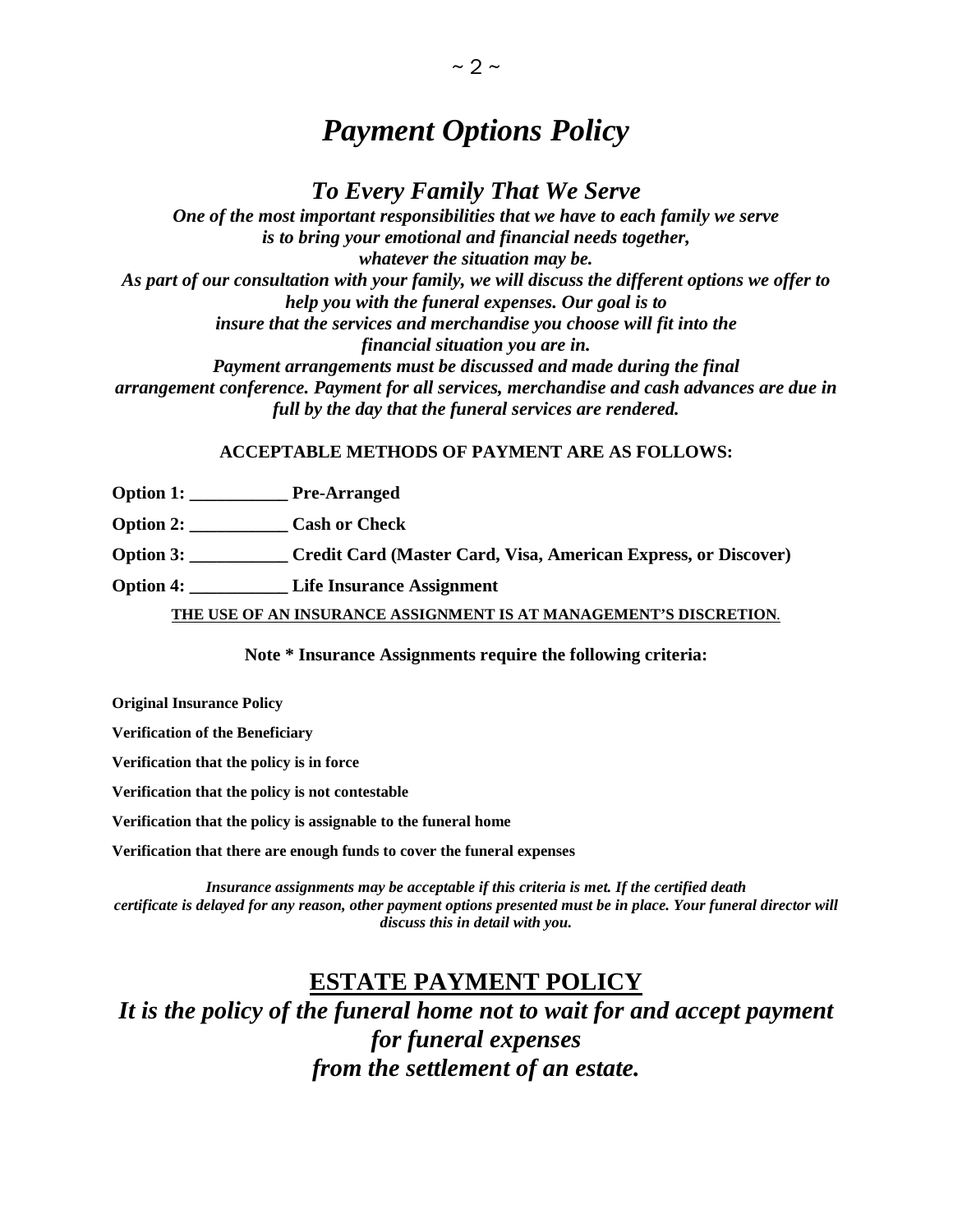#### **General Price List, Effective January 1, 2018**

 **(These prices are effective as of January 1, 2018 but are subject to change without notice). The goods and services shown below are those we can provide to our customers. You may choose only those items you desire. However, any funeral arrangements you select will include a charge for our services. If legal or other requirements mean you must buy any items you did not specifically ask for, we will explain the reasons in writing on the statement we provide describing the funeral goods and services you selected This list does not include prices for certain items that you may ask us to buy for you, such as cemetery or crematory services, flowers and newspaper notices. The prices for those items will be shown on your bill or the statement describing the funeral goods and services you selected. We charge you for our services buying these items.**

#### **COMPLETE LIST OF FUNERAL SERVICES AVAILABLE**

# **MINIMUM SERVICES OF FUNERAL DIRECTOR AND STAFF..........\$ 2,250 This fee for our services will be added to the total cost of the funeral arrangements**

 **you select. Such fee is already included in our charges for direct cremation, immediate burials and forwarding or receiving remains. This charge includes arrangement of funeral and consultation with family and clergy, preparation and filing of necessary notices and authorization and consents.**

#### **ADDITIONAL SERVICES OF FUNERAL DIRECTOR AND STAFF: (Select One)**

| <b>Except in certain special cases, embalming is not required by law. Embalming</b> |  |
|-------------------------------------------------------------------------------------|--|
| may be necessary, however, if you select certain funeral arrangements, such as      |  |
| a funeral with viewing. If you do not want embalming, you usually have the          |  |
| right to choose an arrangement which does not require you to pay for it, such       |  |
| as a direct cremation or an immediate burial.                                       |  |
|                                                                                     |  |

**Additional charges may include: A) Special Care of Autopsied or Donor Remains……………..…\$180.00 B) Refrigeration Unit Per Day After The First 72 Hours ………\$50.00 Per Day**

#### **OTHER PREPARATION (Disinfecting, dressing and cosmetizing)…..….\$295**

| (Each additional day/evening of visitation \$390) |  |
|---------------------------------------------------|--|

#### **TRANSPORTATION:**

| (Mileage beyond 50 Mile Radius for Removals and Burials $-$ \$ 3.00 per Mile – (One Way) |  |
|------------------------------------------------------------------------------------------|--|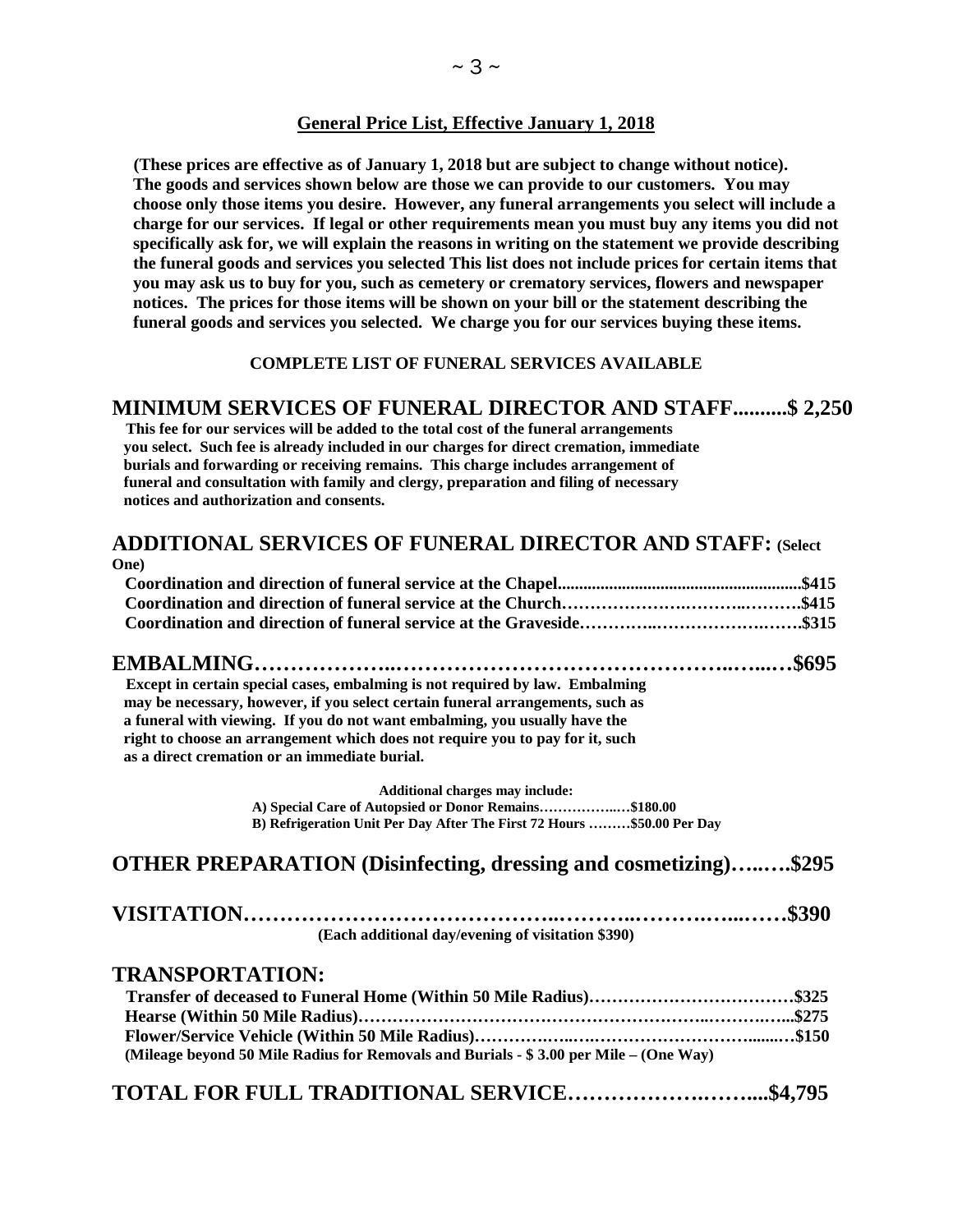**RECEIVING OF REMAINS FROM ANOTHER FUNERAL HOME……………...\$3,380 This Charge Includes Minimum Services of funeral director and staff, local transportation of remains to cemetery, visitation, flower vehicle, chapel or church funeral service.**

**DIRECT CREMATION PACKAGE (RANGE OF PRICES)..................... \$ 2,495 to \$12,345 Our charge for a direct cremation includes local removal, care of remains for up to 72 hours, reduced basic services of funeral director and staff, and filing of death certificate and authorizations.**

**If you want to arrange a direct cremation, you can use an alternative container. Alternative containers encase the body and can be made of materials like fiberboard or composition materials (with or without an outside covering). The containers we provide are cardboard.**

**The crematory requires the use of a Minimum Cremation Container.** 

| (*Service Price Includes: Reduced Basic Professional Fee: \$1770.00, Removal: \$325.00, |  |
|-----------------------------------------------------------------------------------------|--|
| <b>Crematory Fee: \$400.00)</b>                                                         |  |

**IMMEDIATE BURIALS (RANGE OF PRICES).....…………………..…..\$2,665 to \$10,325 Our charge for an immediate burial includes local removal and care of remains, basic services of funeral director and staff, authorizations and casket coach to local area cemetery. (excludes ceremony, video production, visitation & cemetery charges)**

- **1. Immediate Burial with merchandise provided by the purchaser... \$ 2,665**
- **2. Immediate Burial with cloth covered soft wood casket..............…..\$ 3,255**

**Refrigeration Unit (per day)............................................................................................... \$50 If remains are not embalmed and/or disposition of remains cannot be made within a 72 hour period after death, the body will need to be placed in a refrigeration unit until disposition can be made. After 72 hours, the charge will be \$50.00 per day.**

**Body Sent To Medical School................................................................................................ \$875 This charge includes transfer of remains to funeral home, or personnel to receive remains at the funeral home, temporary shelter of remains and professional staff services for handling of remains and necessary paperwork.** 

**(This charge does not include embalming)**

**Use of our Chapel for Memorial Service after Cremation at Another Crematory........ \$1495 This package includes a reduced basic professional fee and the use of our facilities to receive friends for up to 2 hours and a memorial service in our chapel, on the Same Day.** 

**(Memorial video can be provided for an additional \$100)**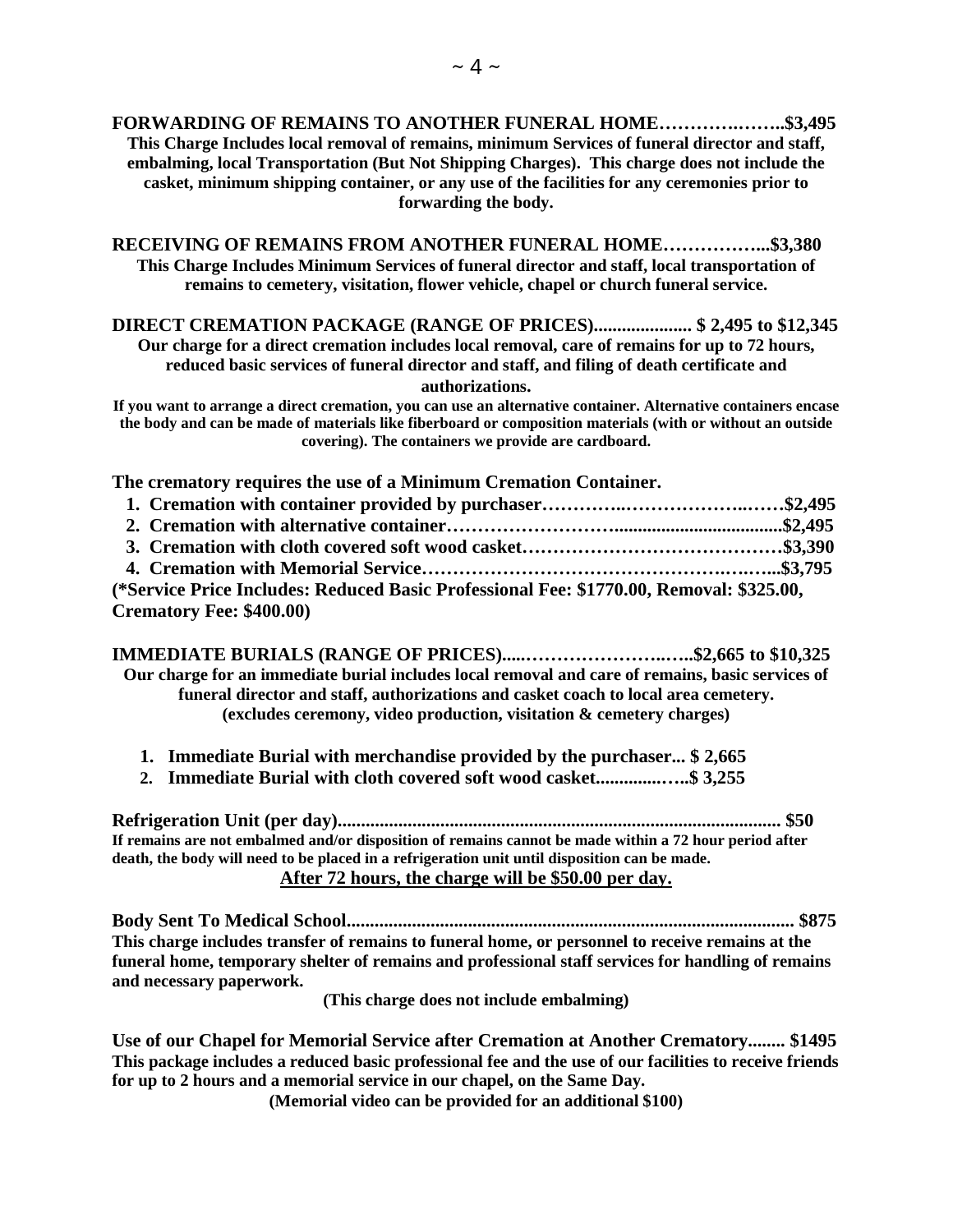## **CREMATION PACKAGES**

#### **Traditional Full Funeral with Cremation Afterwards \$4770 PACKAGE INCLUDES THE FOLLOWING:**

**Basic Professional Services of Funeral Director and Staff: \$2250 Embalming: \$695.00 Dressing, Casketing and Cosmetics of Remains: \$295 Use of Facilities and Staff Services for Visitation/Viewing: \$390 Use of Facilities, Staff Services and Equipment for Funeral Ceremony in Chapel or Church: \$415 Transfer of Remains to Funeral Home (within 40 mile radius): \$325 Cremation Process: \$400 If remains are taken to a church for services, a Funeral Coach (\$275), and a Flower Van (\$150) if necessary, will be added** 

**to the package.**

**\*\*This price does NOT include a casket. Cremation caskets and rentals caskets are available\*\* The Production of a Memorial Video is included \* (Up to 50 Pictures). You may purchase copies of the video after it has been produced. This package only includes the items mentioned above. Any additions to this package may be made directly from the General Price List.** 

#### **Visitation followed by Cremation (No Service) \$4355 PACKAGE INCLUDES THE FOLLOWING:**

**Basic Professional Services of Funeral Director and Staff: \$2250 Embalming \$695 Dressing, Casketing and Cosmetics of Remains: \$295 Transfer of Remains to Funeral Home (within 40 mile radius): \$325 Use of Facilities and Staff Services for Visitation/Viewing: \$390 Cremation Process: \$400** 

**\*\*This price does NOT include a casket. Cremation caskets and rentals caskets are available\*\* The Production of a Memorial Video is included \* (Up to 50 Pictures). You may purchase copies of the video after it has been produced. This package only includes the items mentioned above. Any additions to this package may be made directly from the General Price List.** 

**Memorial Service/Visitation Package Following Cremation \$3795 PACKAGE INCLUDES THE FOLLOWING**

**Basic Professional Services of Funeral Director and Staff Transfer of Remains to Funeral Home (50 mile radius) Staff and/or Facilities for Receiving Friends 1 Hour and Same Day Chapel Service Cremation Process**

**The Production of a Memorial Video is included \* (Up to 50 Pictures). You may purchase copies of the video after it has been produced. This package only includes the items mentioned above. Any additions to this package may be made directly from the**

**General Price List.** 

### **Private Family Viewing with Cremation Afterwards \$2495 PACKAGE INCLUDES THE FOLLOWING**

**Basic Professional Services of Funeral Director and Staff Transfer of Remains to Funeral Home (50 miles) Bathing, dressing and/or preparing deceased for private family viewing Use of a receiving room for private family identification (30 minutes, Immediate Family only) Cremation Process**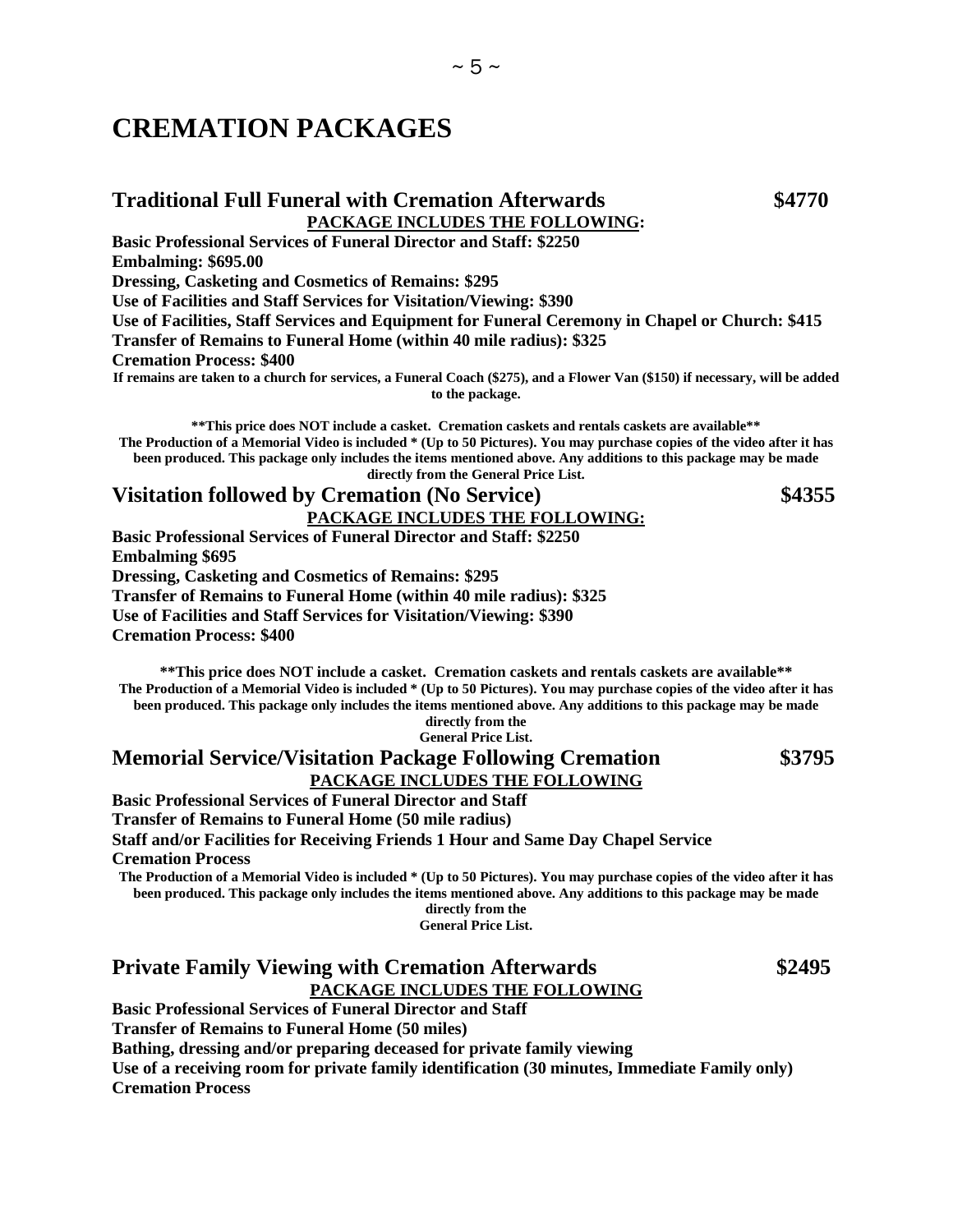# **Miscellaneous Merchandise and Services:**

| A complete price list will be provided at the funeral home.                                                                                                                                                                                          |
|------------------------------------------------------------------------------------------------------------------------------------------------------------------------------------------------------------------------------------------------------|
| A complete price list will be provided at the funeral home.<br>(ADDITIONAL \$200 CHARGE FOR SUNDAY SERVICES)                                                                                                                                         |
| A complete price list will be provided at the funeral home.                                                                                                                                                                                          |
|                                                                                                                                                                                                                                                      |
|                                                                                                                                                                                                                                                      |
| (includes a Book, 50 Acknowledgement Cards, and up to 100 Standard Memorial Folders included)                                                                                                                                                        |
|                                                                                                                                                                                                                                                      |
|                                                                                                                                                                                                                                                      |
|                                                                                                                                                                                                                                                      |
|                                                                                                                                                                                                                                                      |
|                                                                                                                                                                                                                                                      |
|                                                                                                                                                                                                                                                      |
|                                                                                                                                                                                                                                                      |
| (Additional copies of DVD \$25)                                                                                                                                                                                                                      |
|                                                                                                                                                                                                                                                      |
|                                                                                                                                                                                                                                                      |
| Services: Opening and Closing Grave and use of Funeral Home Tent \$750<br>in a Non-Perpetual Care Cemetery (Open/Close grave for Cremation Burial is \$400)<br>(For Monday Through Saturday OnlySundays and Major Holidays May Incur Additional Fee) |
| \$325                                                                                                                                                                                                                                                |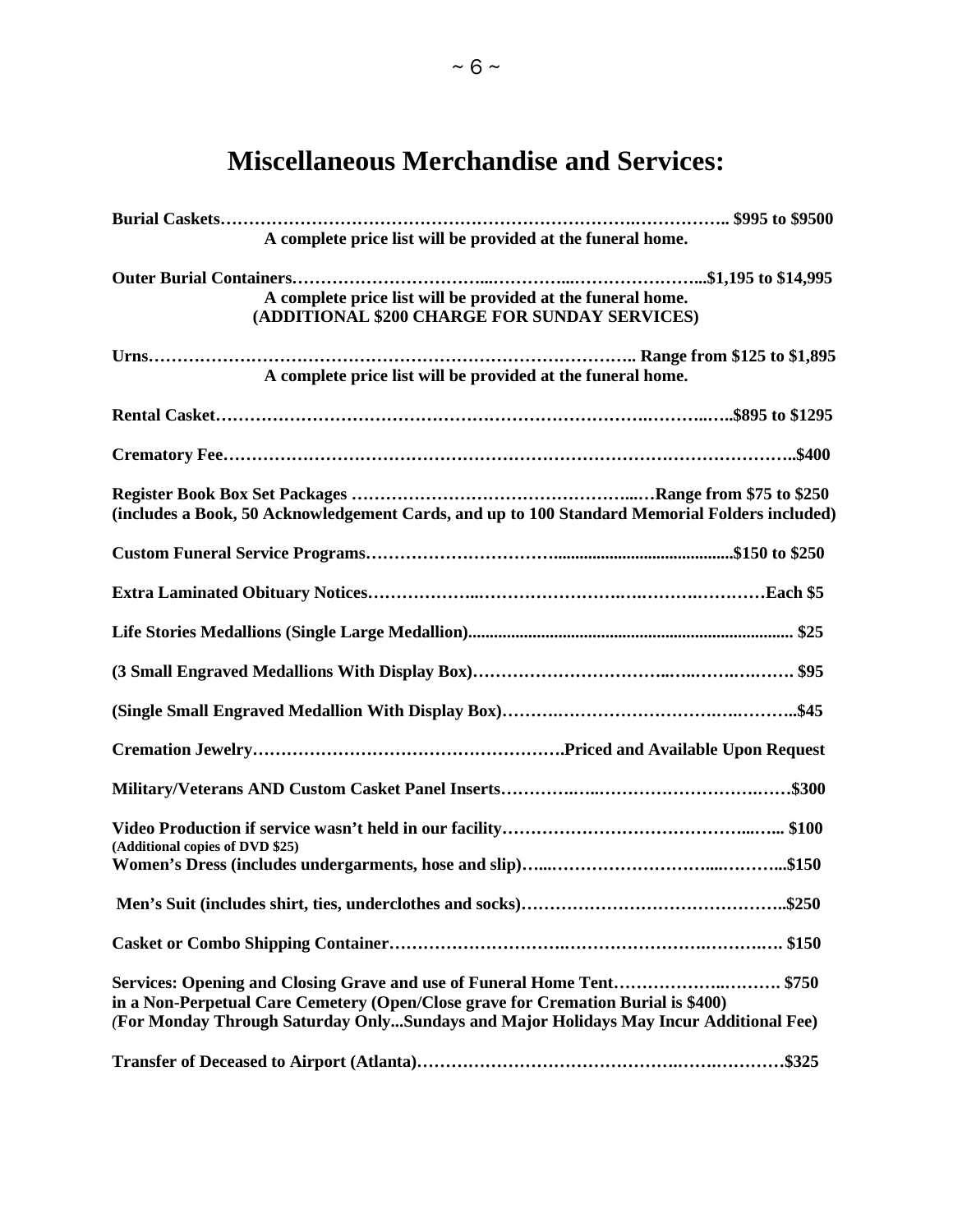## **Cash Advance Items**

**Items you may ask us to buy for you. These are called "Cash Advance Items". We may charge you a fee for our services in buying some of these items on your behalf. These cash advance items will be itemized on the "Statement of Funeral Goods and Services" which will be presented to you at the arrangement conference.**

| Georgia Death Certificates (First Copy)\$25    |  |
|------------------------------------------------|--|
| Georgia Death Certificate (Additional Copy)\$5 |  |
|                                                |  |
|                                                |  |
|                                                |  |
|                                                |  |
|                                                |  |
| Motorcycle Escort to Cemetery\$400 to \$650    |  |